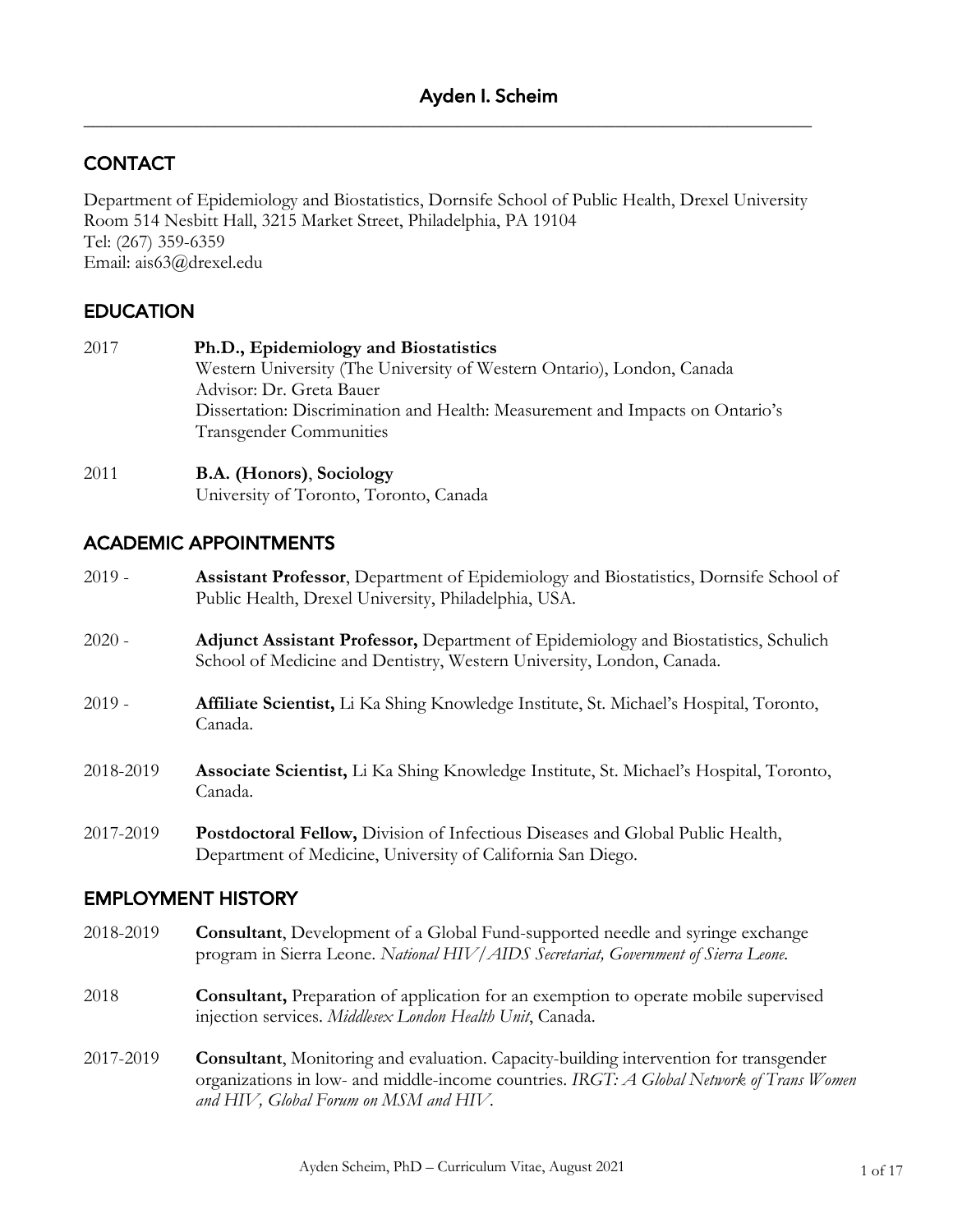| 2017-2018 | Research Manager, Centre on Drug Policy Evaluation, Centre for Urban Health Solutions,<br>Li Ka Shing Knowledge Institute, St. Michael's Hospital, Toronto, Canada.    |
|-----------|------------------------------------------------------------------------------------------------------------------------------------------------------------------------|
| 2015-2017 | Consultant, Health care provider transgender education. Rainbow Health Ontario.                                                                                        |
| 2015-2016 | Consultant, Research and writing of technical brief on transgender HIV data collection.<br>IRGT: A Global Network of Trans Women and HIV, Global Forum on MSM and HIV. |
| 2013-2014 | Research Assistant, Linking Molecular and Social Cluster Analyses in HIV Transmission,<br>University of Windsor (PI: Barry Adam).                                      |
| 2013      | <b>Consultant</b> , Trans-inclusive policy and practice. Public Service Alliance of Canada Local 610.                                                                  |
| 2012-2013 | Research Assistant, Trans PULSE Project, Western University (PI: Greta Bauer).                                                                                         |
| 2011      | Counselor, AIDS & Sexual Health Info Line. Toronto Public Health.                                                                                                      |
| 2011      | Research Assistant, Health Systems and Health Equity Research Group, Centre for Addiction<br>and Mental Health (PI: Lori Ross), Toronto, Canada.                       |
| 2009-2010 | Project Manager, Trans Men's Pap Testing Campaign. Sherbourne Health Centre, Toronto,<br>Canada.                                                                       |
| 2008-2011 | Shelter and Housing Worker, Fred Victor Centre, Toronto, Canada.                                                                                                       |
| 2006-2009 | Research Assistant, Bisexual Mental Health Study, Sherbourne Health Centre and Centre for<br>Addiction and Mental Health (PI: Lori Ross), Toronto, Canada.             |
| 2005-2007 | Trans Youth Program Coordinator, Supporting Our Youth. Sherbourne Health Centre,<br>Toronto, Canada.                                                                   |
| 2005-2006 | Research Assistant, Queer Youth Speak Project, Shout Clinic and Centre for Addiction and<br>Mental Health, Toronto, Canada.                                            |
| 2003-2006 | HIV/AIDS Educator, Griffin Centre, Toronto, Canada.                                                                                                                    |

### ADDITIONAL TRAINING

## **Competitive Workshops**

- 2017 Health Disparities, Health Inequities, and Vulnerable Populations Workshop Inter-University Consortium for Social and Political Research Summer Program, University of Michigan – Ann Arbor, USA
- 2015Summer Institute in LGBT Population Health Fenway Institute, Boston, USA

# HONORS & AWARDS

Amounts in CDN

2018 Canadian Association for HIV Research New Investigator Award, Key Populations (\$1,000)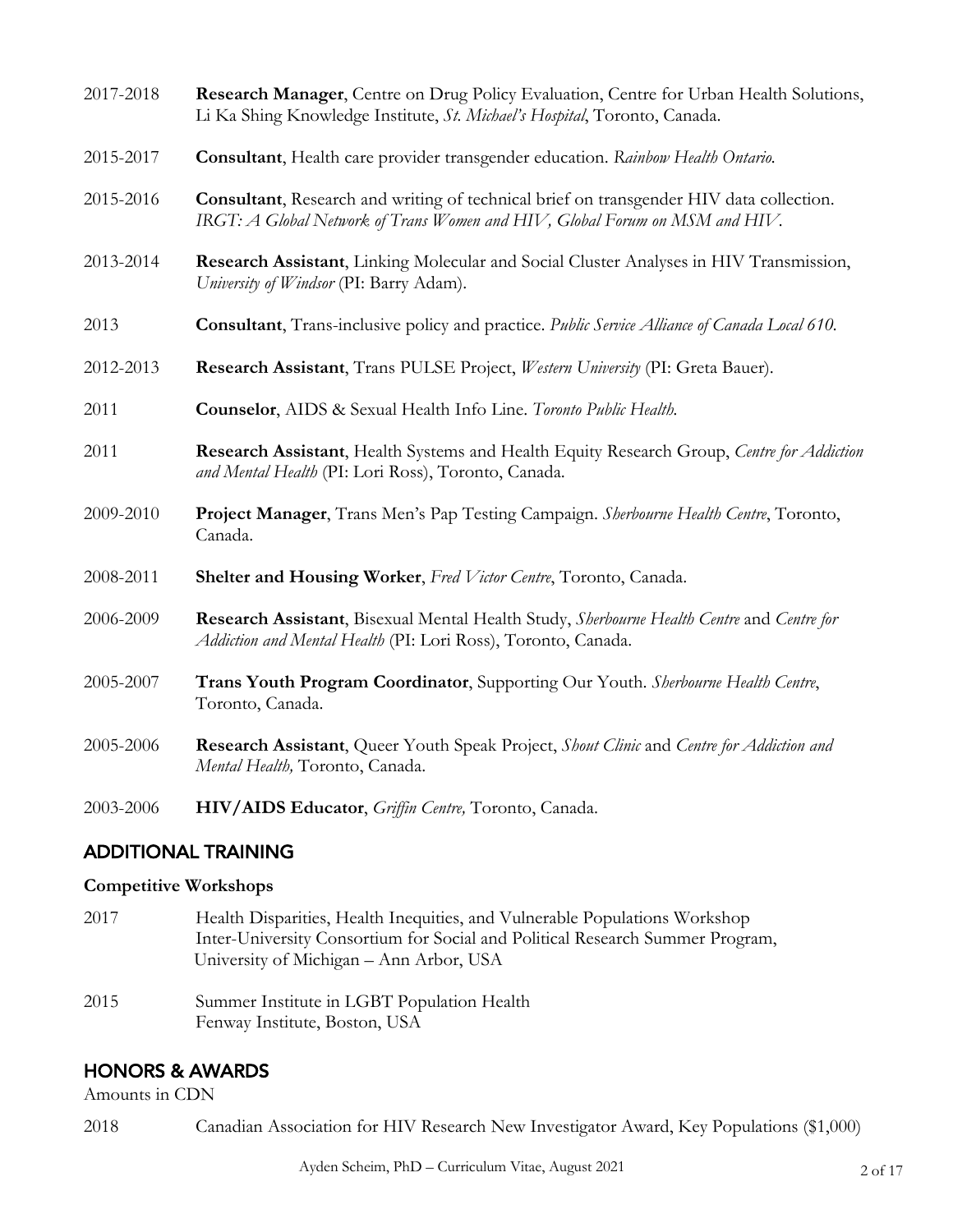| 2017-2020 | Canadian Institutes of Health Research Postdoctoral Fellowship (\$150,000)             |
|-----------|----------------------------------------------------------------------------------------|
| 2017      | World Professional Association for Transgender Health Outstanding Contribution (\$500) |
| 2017      | Best Oral Presentation, Canadian Society for Epidemiology and Biostatistics (\$250)    |
| 2014-2017 | Pierre Elliott Trudeau Foundation Scholarship (\$233,000; partially declined)          |
| 2014-2017 | Canadian Institutes of Health Research (CIHR) Vanier Scholarship (\$150,000)           |
| 2014      | Western University Vice President of Research Support Grant (\$10,000)                 |
| 2014-2015 | Ontario Graduate Scholarship (\$15,000; declined)                                      |
| 2014      | CIHR Institute of Gender and Health Travel Award (\$2,500)                             |
| 2013-2017 | Schulich Dean's MSc-PhD Transfer Award (\$20,000; partially declined)                  |
| 2012      | Dr. Carol Buck Graduate Scholarship in Epidemiology (\$1,000)                          |
| 2011-2013 | CIHR HIV/AIDS Community-Based Research Master's Award (\$35,000)                       |
| 2011-2012 | Ontario Graduate Scholarship (\$15,000; declined)                                      |
| 2011-2012 | Universities Without Walls, CIHR National HIV Training Fellowship (\$17,000)           |
| 2011-2016 | Western Graduate Research Scholarship (\$40,000)                                       |

# PUBLICATIONS

\*Student/Mentee

### **Peer-reviewed Articles**

- 53. Scheim AI, Bauer GR, Bastos JL, Poteat T. Advancing intersectional discrimination measures for health disparities research: Protocol for a mixed-methods bilingual measurement study. JMIR Research Protocols. 2021;10(8):e30987.
- 52. Scheim AI, Sniderman R, Wang R, Bouck Z, McLean E, Mason K, Bardwell G, Mitra S, Greenwald ZR, Thavorn K, Garber G, Baral SD, Rourke SB, Werb D. The Ontario Integrated Supervised Injection Services cohort study of people who inject drugs in Toronto, Canada (OiSIS-Toronto): Cohort profile. Journal of Urban Health. 2021 [Epub ahead of print].
- 51. Chakrapani V, Scheim AI, Newman PA, Shunmugam M, Rawat S, Baruah D, Bhatter A, Nelson R, Jaya A, Kaur M. Affirming and negotiating gender in family and social spaces: Stigma, mental health and resilience among transmasculine people in India. Culture, Health & Sexuality. 2021 [Epub ahead of print].
- 50. Roth AM, Mitchell AK, Mukherjee R, Scheim AI, Ward KM, Lankenau SE. Prevalence and correlates of syringe disposal box use in a Philadelphia neighborhood with high levels of public drug injection. Substance Use & Misuse. 2021;56(5):668-673.
- 49. Meyers SA\*, Rafful C, Mittal ML, Tirado-Muñoz J, Smith LR, Jain S, Sun X, Garfein R, Strathdee S, DeBeck K, Hayashi K, McNeil R, Milloy M-J, Olding M, Guise A, Werb D, Scheim AI. Examining the gender composition of drug injecting initiation events: A mixed methods investigation of three North American contexts. International Journal of Drug Policy 2021; 90:103056.
- 48. Scheim AI, Bouck Z, Tookey P, Hopkins S, Sniderman R, McLean E, Garber G, Baral S, Rourke SB, Werb D. Supervised consumption service use and recent non-fatal overdose among people who inject drugs in Toronto, Canada. International Journal of Drug Policy 2021; 87:102993.
- 47. Lacombe-Duncan A, Kia H, Logie CH, Todd KP, Persad Y, Leblanc G, Nation K, Scheim AI, Lyons T, Horemans C, Loutfy M. A qualitative exploration of barriers to HIV prevention, treatment, and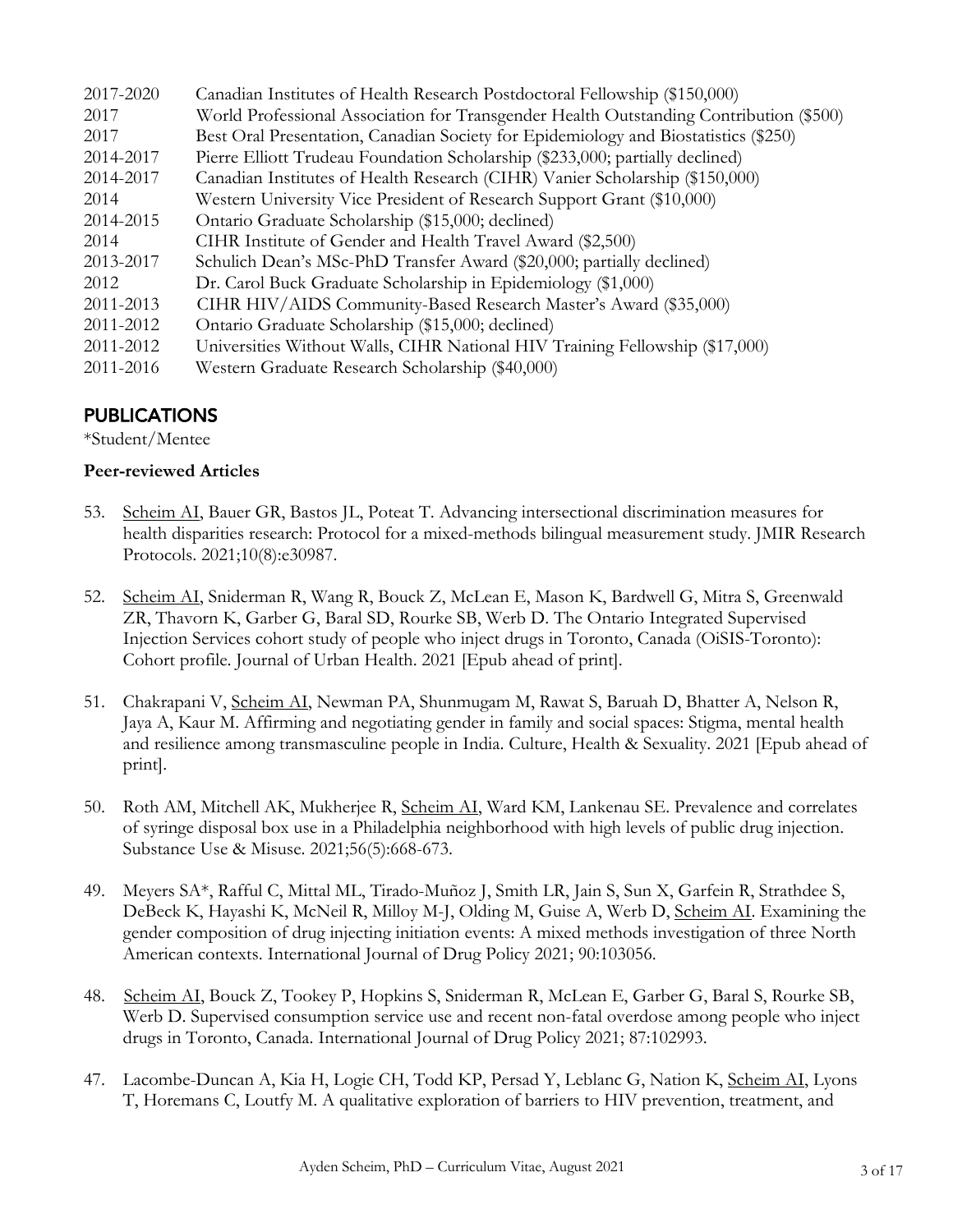support: Perspectives of transgender women and service providers. Health and Social Care in the Community 2021, 29(5):e33-e46.

- 46. Rich A, Scheim AI, Koehoorn M, Poteat T. Non-HIV chronic disease burden among transgender populations globally: A systematic review and narrative synthesis. Preventive Medicine Reports 2020: 20:101259.
- 45. Scheim AI, Kacholia V\*, Logie CH, Chakrapani V, Ranade K, Gupta S. Health of transgender men in low- and middle-income countries: A scoping review. BMJ Global Health 2020; 5:e003471.
- 44. Zlotorzynska M, Sanchez T, Scheim AI, Lyons C, Maksut J, Wiginton JM, Baral S. Transgender Women's Internet Survey and Testing (TWIST): Protocol and key indicators report. Transgender Health 2020 [Epub ahead of print].
- 43. Gicquelais RE, Werb D, Marks C, Ziegler C, Mehta SH, Genberg BL, Scheim AI. Prevalence and correlates of providing and receiving assistance with the transition to injection drug use. Epidemiologic Reviews 2020 [Epub ahead of print].
- 42. Scheim AI, Maghsoudi N, Marshall Z, Churchill C, Ziegler C, Werb D. Impact evaluations of drug decriminalisation and legal regulation on drug use, health and social harms: A systematic review. BMJ Open 2020; 10:e035148.
- 41. Maksut JL, Sanchez TH, Wiginton JM, Scheim AI, Logie CH, Zlotorzynska M, Lyons CE, Baral SD. Gender identity and sexual behavior stigmas, severe psychological distress, and suicidality in an online sample of transgender women in the United States. Annals of Epidemiology 2020; 52:15-22.
- 40. Ferlatte O, Panwala V, Rich AJ, Scheim AI, Blackwell E, Scott K, Salway T, Knight R. Identifying health differences between transgender and cisgender gay, bisexual and other men who have sex with men using a community-based approach. The Journal of Sex Research 2020; 57(8):1005-1013.
- 39. Lacombe-Duncan A, Logie CH, Persad Y, Leblanc G, Nation K, Kia H, Scheim AI, Lyons T, Loutfy M. Transgender Education for Affirmative and Competent HIV and Healthcare (TEACHH): Protocol of community-based participatory intervention development and a non-randomized multi-site pilot study with pre- post-test design in Canada. BMJ Open 2020; 10: e034144.
- 38. Scheim AI, Perez-Brumer AG, Bauer GR. Gender-concordant identity documents and mental health among transgender adults in the United States: A cross-sectional survey. The Lancet Public Health 2020; 5(4): E196-E203.
- 37. Maghsoudi N, McDonald K, Stefan C, Beriault D, Mason K, Barnaby L, Altenberg J, MacDonald R D, Caldwell J, Nisenbaum R, Leece P, Watson T M, Tupper K W, Kufner L, Scheim AI, Werb D. Evaluating networked drug checking services in Toronto, Ontario: Study protocol and rationale. Harm Reduction Journal 2020; 17:9.
- 36. Moran A, Scheim AI, Lyons C, Liestman B, Drame F, Ketende S, Diouf D, Ba I, Ezouatchi R, Bamba A, Kouame A, Baral S. Characterizing social cohesion and gender identity as risk determinants of HIV among cisgender men who have sex with men and transgender women in Côte d'Ivoire. Annals of Epidemiology 2020; 42: 25-32.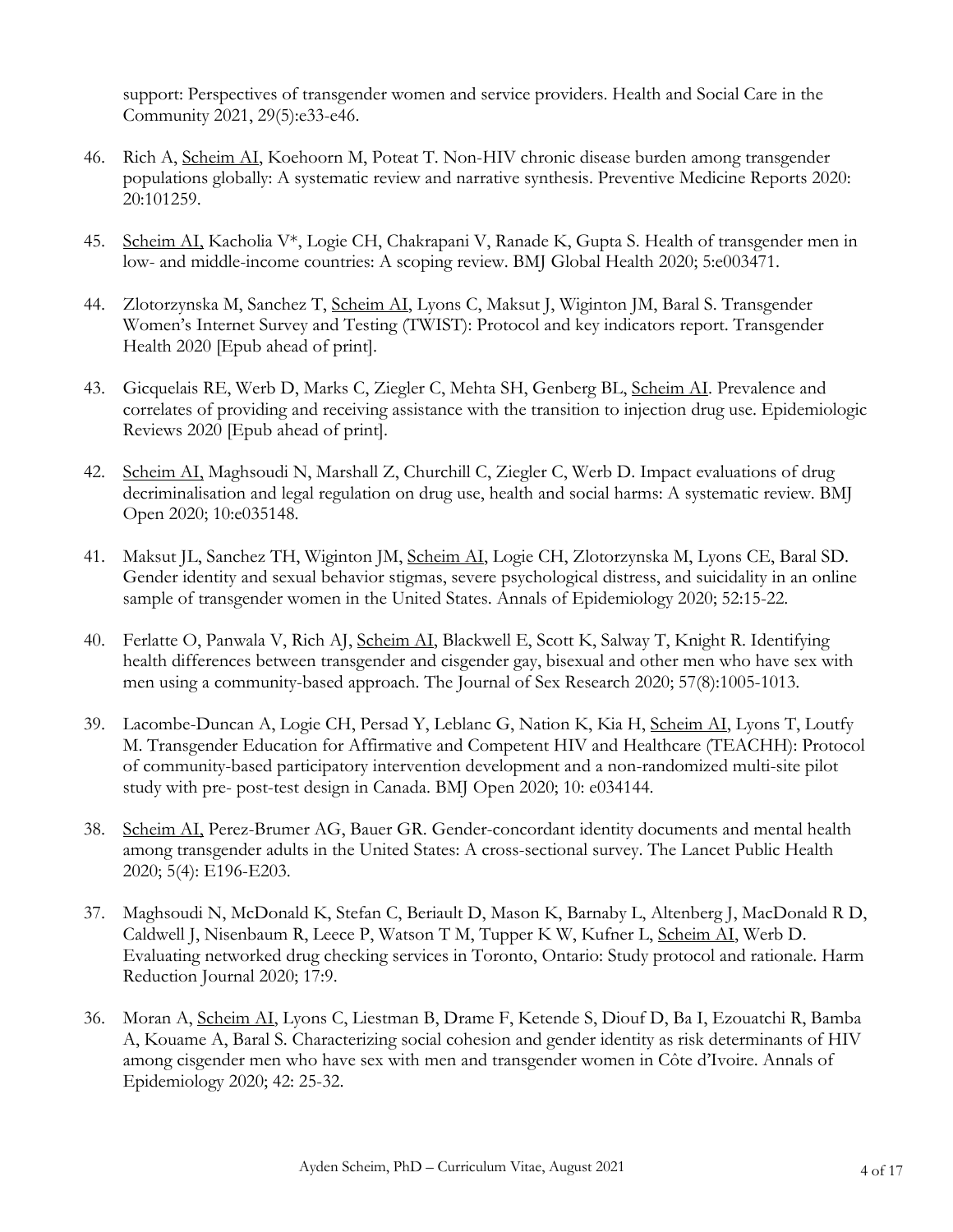- 35. Bardwell G, Strike C, Mitra S, Scheim AI, Barnaby L, Altenberg J, Kerr T. "That's a double-edged sword": Exploring the integration of supervised consumption services within community health centres in Toronto, Canada. Health and Place 2020; 102245.
- 34. Scheim AI, Knight R, Shulha H, Nosova E, Hayashi K, Milloy M-J, Kerr T, DeBeck K. Characterizing men who have sex with men and use injection drugs in Vancouver, Canada. AIDS & Behavior 2019; 23(12):3324-3330.
- 33. Dharma C, Scheim AI, Bauer GR. Exploratory factor analysis of two sexual health scales for transgender people: Trans-specific condom/barrier negotiation self-efficacy (T-Barrier) and transspecific sexual body image worries (T-Worries). Archives of Sexual Behavior 2019; 48(5):1563-1572.
- 32. Scheim AI, Lyons C, Ezouatchi R, Liestman B, Drame F, Diouf D, Ba I, Bamba A, Kouame A, Baral S. Sexual behavior stigma and depression among transgender women and cisgender men who have sex with men in Côte d'Ivoire. Annals of Epidemiology 2019; 33: 79-83.
- 31. Scheim AI, Bauer GR. The Intersectional Discrimination Index: Development and validation of measures of self-reported enacted and anticipated discrimination for intercategorical analysis. Social Science & Medicine 2019; 226: 225-235.
- 30. Bauer GR, Scheim AI. Methods for analytic intercategorical intersectionality in quantitative research: Discrimination as a mediator of health inequalities. Social Science & Medicine 2019; 226: 236-245.
- 29. Leonardi M, Frecker H, Scheim AI, Kives S. Reproductive health considerations in sexual and/or gender minority adolescents. Journal of Pediatric and Adolescent Gynecology 2019; 32(1):15-20.
- 28. Scheim AI, Bauer GR. Sexual inactivity among transfeminine persons: A Canadian respondent-driven sampling survey. The Journal of Sex Research 2019; 56(2): 264-271.
- 27. Scheim AI, Adam BD, Marshall Z. Gay, bisexual, and queer trans men navigating sexual fields. Sexualities 2019; 22(4): 566-586.
- 26. Meyers SA\*, Scheim A, Jain S, Sun X, Milloy MJ, DeBeck K, Hayashi K, Garfein R, Werb D. Gender differences in the provision of injection initiation assistance: A comparison of three North American settings. Harm Reduction Journal 20198 15:59.
- 25. Scheim AI, Nosova E, Knight R, Hayashi K, Kerr T. HIV incidence among men who have sex with men and inject drugs in a Canadian setting. AIDS & Behavior 2018; 22(12): 3957-3961.
- 24. Scheim AI, Bardwell G, Rachlis B, Mitra S, Kerr T. Syringe sharing among people who inject drugs in London, Canada. Canadian Journal of Public Health 2018; 109: 174-182.
- 23. Kennedy MC, Scheim AI, Rachlis B, Mitra S, Bardwell G, Rourke S, Kerr T. Willingness to use drug checking within supervised injection services in a mid-sized Canadian city. Drug and Alcohol Dependence 2018; 185: 248-252.
- 22. Poteat T, Malik M, Scheim A, Elliot A. HIV prevention among transgender populations: Knowledge gaps and evidence for action. Current HIV/AIDS Reports 2017; 14(4): 141-152.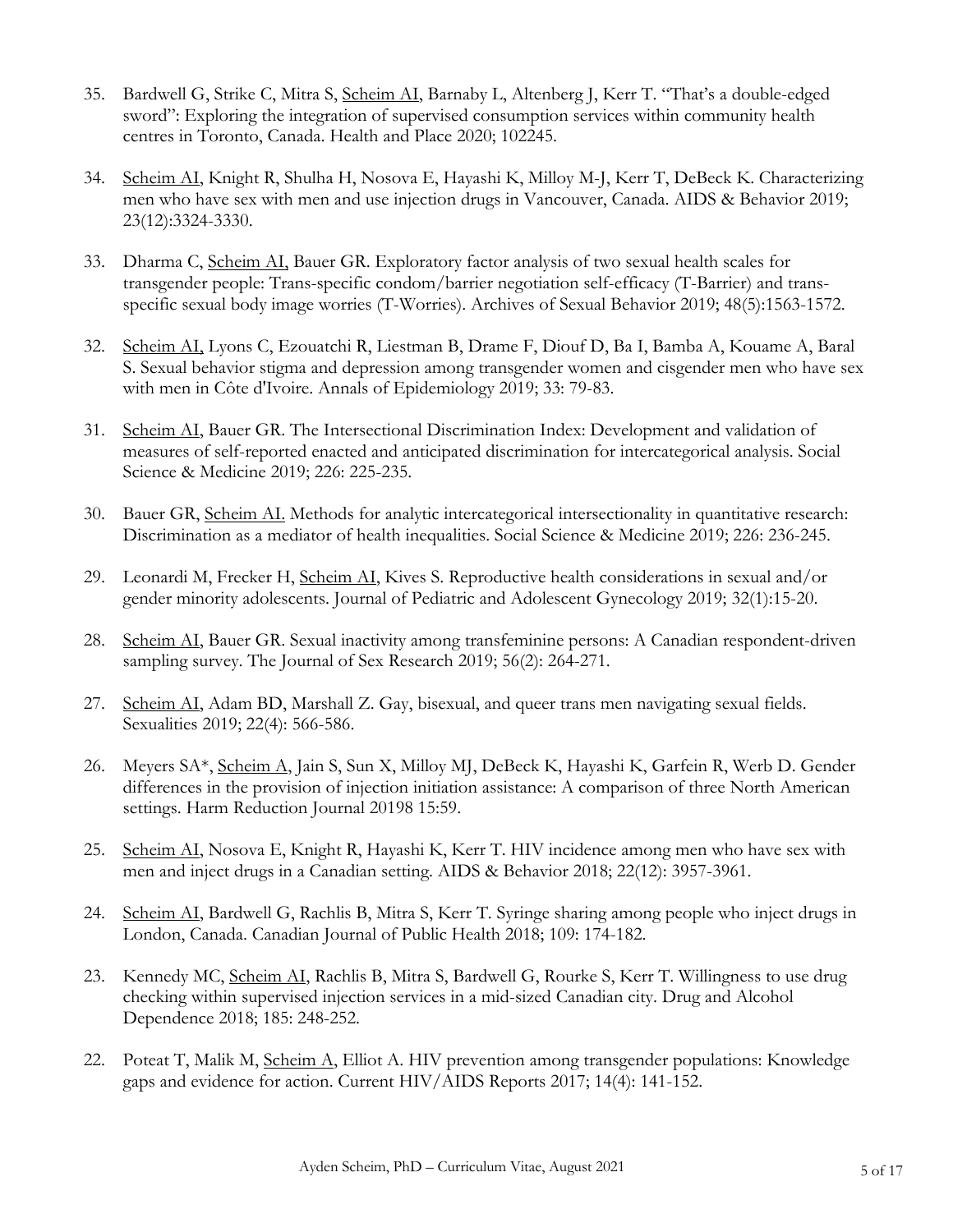- 21. Scheim AI, Zong X, Giblon R, Bauer GR. Disparities in access to family physicians among transgender people in Ontario, Canada. International Journal of Transgenderism 2017; 3: 343-352.
- 20. Mitra S, Rachlis B, Scheim A, Bardwell G, Rourke S, Kerr T. Acceptability and design preferences of supervised injection services among people who inject drugs in a mid-sized Canadian city. Harm Reduction Journal 2017; 14:46.
- 19. Bardwell G, Scheim AI, Mitra S, Kerr T. Assessing support for supervised injection services among community stakeholders in London, Canada. International Journal of Drug Policy 2017; 48: 27-33.
- 18. Bauer GR, Braimoh J, Scheim AI, Dharma C. Transgender-inclusive measures of sex/gender for population surveys: Mixed-methods evaluation and recommendations. PLoS ONE 2017; 12(5): e0178043.
- 17. Scheim AI, Bauer GR, Shokoohi M. Drug use among transgender people in Ontario, Canada: Disparities and associations with social exclusion. Addictive Behaviors 2017; 72: 151-158.
- 16. Scheim AI, Rachlis B, Bardwell G, Mitra S, Kerr T. Public drug injecting in London, Ontario: A crosssectional survey. Canadian Medical Association Journal Open 2017; 5: e290-e294.
- 15. Scheim AI, Bauer GR, Travers R. HIV-related sexual risk among transgender men who are gay, bisexual, or have sex with men. Journal of Acquired Immune Deficiency Syndromes 2017; 74: e89-e96.
- 14. Scheim AI, Travers R. Barriers and facilitators to HIV and sexually transmitted infections testing for gay, bisexual, and other transgender men who have sex with men. AIDS Care 2017; 8: 990-995.
- 13. Scheim AI, Bauer GR, Shokoohi M. Heavy episodic drinking among transgender persons: Disparities and predictors. Drug and Alcohol Dependence 2016; 167:156-162.
- 12. Poteat T, Scheim AI, Xavier J, Reisner SL, Baral S. Global epidemiology of HIV infection and related syndemics affecting transgender people. Journal of Acquired Immune Deficiency Syndromes 2016; 73 (Suppl 3):S210-219.
- 11. Scheim AI, Santos G-M, Arreola S, Makofane K, Do TD, Hebert P, Thomann M, Ayala G. Inequities in access to HIV prevention services for transgender men: Results of a global survey of men who have sex with men. Journal of the International AIDS Society 2016; 19 (Suppl 2): 20779.
- 10. Souleymanov R, KuzmanovićD, Marshall Z, Scheim AI, Mikiki M, Worthington C, Millson MP. The ethics of community-based research with people who use drugs: Results of a scoping review. BMC Medical Ethics 2016; 17:25.
- 9. Scheim AI, Bauer GR, Coleman T. Socio-demographic differences by survey mode in a respondentdriven sampling study of transgender people in Ontario, Canada. LGBT Health 2016; 3(5): 391-395.
- 8. Bauer GR, Zong X, Scheim AI, Hammond R, Thind A. Factors impacting transgender patients' discomfort with their family physicians: A respondent-driven sampling survey. PLoS ONE 2015; 10(12): e0145046-16.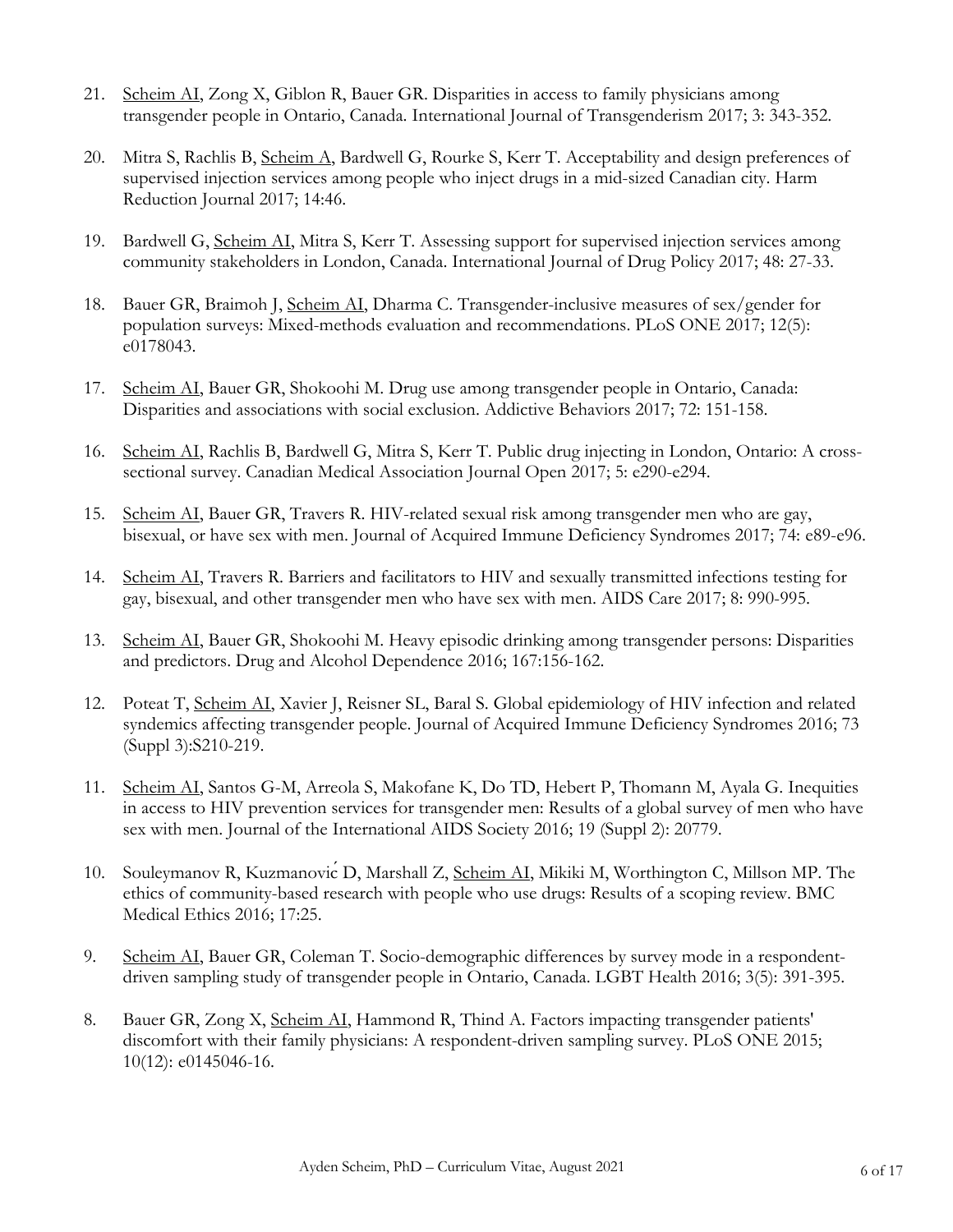- 7. Bauer GR, Scheim AI, Pyne J, Travers R, Hammond R. Intervenable factors associated with suicide risk in transgender persons: A respondent-driven sampling study in Ontario, Canada. BMC Public Health 2015; 15:525.
- 6. Scheim AI, Bauer GR. Sex and gender diversity among transgender people in Ontario, Canada: Results from a respondent-driven sampling survey. Journal of Sex Research 2015; 52(1):1-14.
- 5. Bauer GR, Scheim AI, Deutsch M, Massarella C. Reported emergency department avoidance, utilization and experiences of transgender persons in Ontario, Canada: Results from a respondentdriven sampling survey. Annals of Emergency Medicine 2014; 63(6): 713-720.
- 4. Scheim AI, Jackson R, James E, Dopler S, Pyne J, Bauer GR. Barriers to well-being for Aboriginal gender-diverse people: Results from the Trans PULSE Project in Ontario, Canada. Journal of Ethnicity and Inequalities in Health and Social Care 2013; 6(4): 108-120.
- 3. Marcellin RL, Bauer GR, Scheim AI. Intersecting impacts of transphobia and racism on HIV risk among trans persons of colour in Ontario, Canada. Journal of Ethnicity and Inequalities in Health and Social Care 2013; 6(4): 97-107.
- 2. Bauer GR, Redman N, Bradley K, Scheim AI. Sexual health of trans men who are gay, bisexual, or who have sex with men: Results from Ontario, Canada. International Journal of Transgenderism 2013; 14(2): 66-74.
- 1. Li T, Dobinson C, Scheim AI, Ross LE. Unique issues bisexual people face in intimate relationships: A descriptive exploration of lived experience. Journal of Gay and Lesbian Mental Health 2013; 17(1): 21- 39.

#### **Commentaries and Letters**

- 6. Rich AJ, Salway T, Scheim A, Poteat T. Sexual minority stress theory: Remembering and honoring the work of Virginia Brooks. LGBT Health 2020; 7(3): 124-127.
- 5. Scheim AI, Appenroth MN, Beckham SW, Goldstein Z, Grinspan Cabral M, Keatley JG, Radix A. Transgender HIV research: nothing about us without us. The Lancet HIV 2019; 6(9): e566-e567.
- 4. Bauer GR, Scheim AI. Advancing quantitative intersectionality research methods: Intracategorical and intercategorical approaches to shared and differential constructs. Social Science & Medicine 2019; 226: 260-262.
- 3. Scheim AI, Werb D. Integrating supervised consumption into a continuum of care for people who use drugs: The next generation of research. Canadian Medical Association Journal 2018; 190(31): e921 e922.
- 2. Gilbert M, Swenson L, Unger D, Scheim A, Grace D. Need for robust and inclusive public health ethics review of the monitoring of HIV phylogenetic clusters for HIV prevention. The Lancet HIV 2016; 3(10): e641.
- 1. Bauer GR, Scheim AI. Sampling bias and transgender HIV studies. The Lancet Infectious Diseases 2013; 13: 832.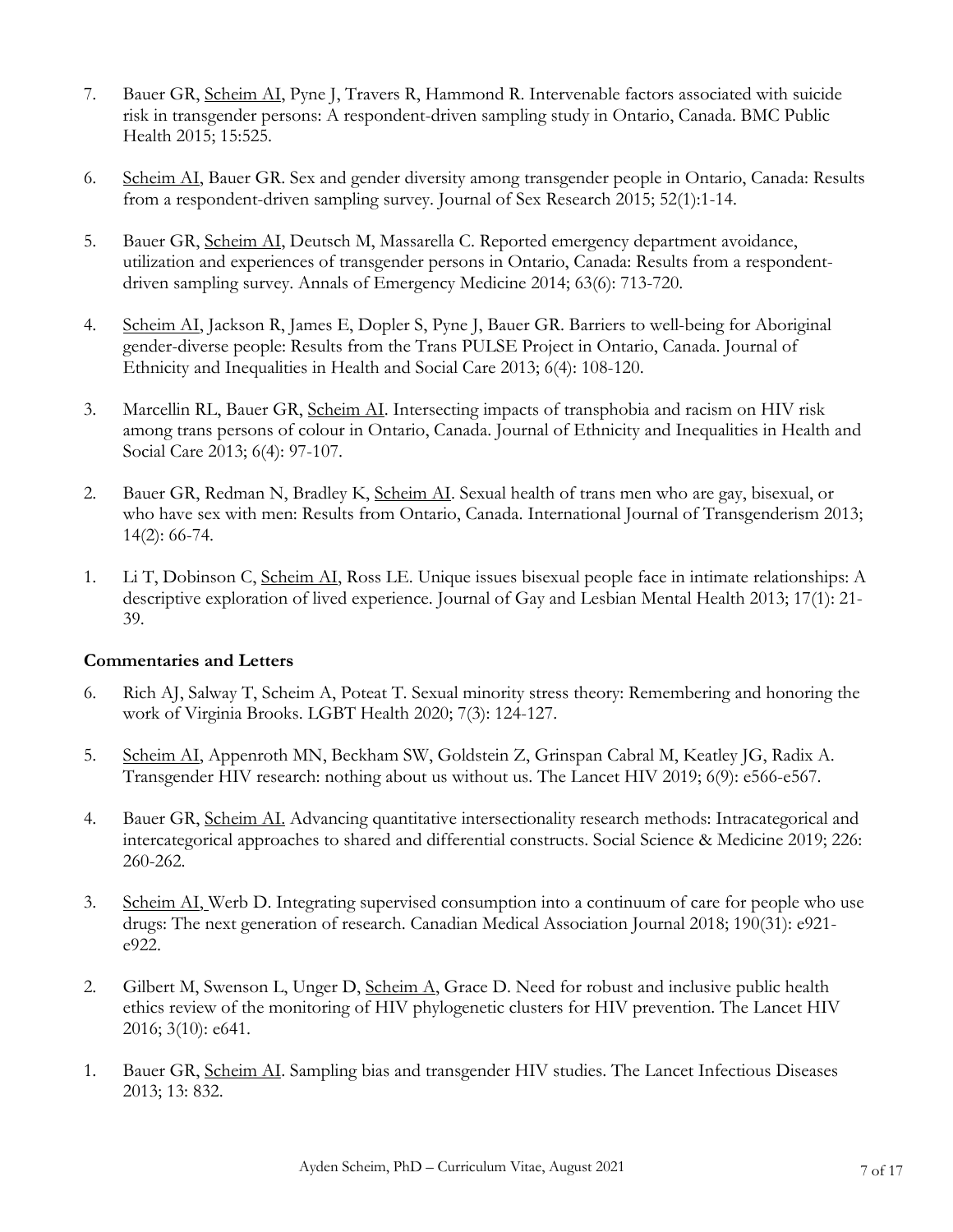#### **Book Chapters**

- 7. Scheim AI. Epidemiology. In Goldberg A, Beemyn G, eds., *SAGE Encyclopedia of Trans Studies*; 2021.
- 6. Scheim AI. HIV/STIs. In Goldberg A, Beemyn G, eds., *SAGE Encyclopedia of Trans Studies*; 2021.
- 5. Scheim AI. Measuring Intersectional Stigma. In Stall R, Dodge B, Bauermeister JA, Poteat T, Beyrer C, eds. *LGBTQ Health Research: Theory, Methods, Practice*. Johns Hopkins University Press; 2020.
- 4. Bauer GR, Braimoh J, Scheim AI, Dharma C. New Multidimensional Sex/Gender Measure. In Milhausen R, Fisher T, Davis C, Yarber B, Sakaluk J, eds., *Handbook of Sexuality-Related Measures*, 4th ed. Taylor and Francis; 2015: 351-353.
- 3. Dharma C, Scheim AI, Bauer GR. Trans-Specific Sexual Body Image Worries Scale. In Milhausen R, Fisher T, Davis C, Yarber B, Sakaluk J, eds., *Handbook of Sexuality-Related Measures*, 4<sup>th</sup> ed. Taylor and Francis; 2015: 155-156.
- 2. Scheim AI, Winters L, Marshall Z, Jefferies D, Baral S. The prevalence of HIV among transwomen sex workers. In Nuttbrock L, ed., *Transgender Sex Work and Society.* New York: Harrington Park Press; 2015: 118-145.
- 1. Scheim AI, Ware SM, Redman N, Marshall Z, Giambrone B. Sexual health on our own terms: The Gay/Bi/Queer Trans Men's Working Group. In Irving D, Raj R, eds., *Trans Activism in Canada: A Reader*. Toronto: Canadian Scholars' Press; 2014: 247-258.

#### **Research Reports**

- 14. Maghsoudi N, Rammohan I, Bowra A, Sniderman R, Tanguay J, Bouck Z, Scheim A, Dan Werb, Owusu-Bempah A. *How diverse is Canada's legal cannabis industry? Examining race and gender of its executives and directors.* October 2020. Available from: https://bit.ly/3dHrKVP
- 13. The Trans PULSE Canada Team. *Health and health care access for trans and non-binary people in Canada*. March 2020. Available from: https://bit.ly/3c4gXTu
- 12. Kerr T, Scheim AI, Bardwell G, Mitra S, Rachlis B, Bacon J, Murray K, Rourke S. *Ontario Integrated Supervised Injection Services Feasibility Study: London report*. Toronto: Ontario HIV Treatment Network; 2017. http://bit.ly/2kIU1Q2
- 11. Scheim AI, for the IRGT: A Global Network of Trans Women and HIV. *Counting trans people in: Advancing global data collection on transgender communities and HIV.* Oakland, CA: Global Forum on MSM and HIV; 2017. http://tinyurl.com/hejj8vf
- 10. Bauer GR, Scheim AI, for the Trans PULSE Team. *Transgender people in Ontario, Canada: Statistics from the Trans PULSE Project to inform human rights policy*. London, Ontario; 2015. http://tinyurl.com/zzb266w
- 9. Bauer G, Bowleg L, Rouhani S, Scheim A, Blot S. *Harnessing the power of intersectionality: Guidelines for quantitative intersectionality health inequities research*. London, Canada; 2014. https://tinyurl.com/yymhrghc
- 8. Scheim A, Bauer G, Pyne J. *Avoidance of public spaces by trans Ontarians*. Trans PULSE Project; 2013. http://tinyurl.com/hb3dqsp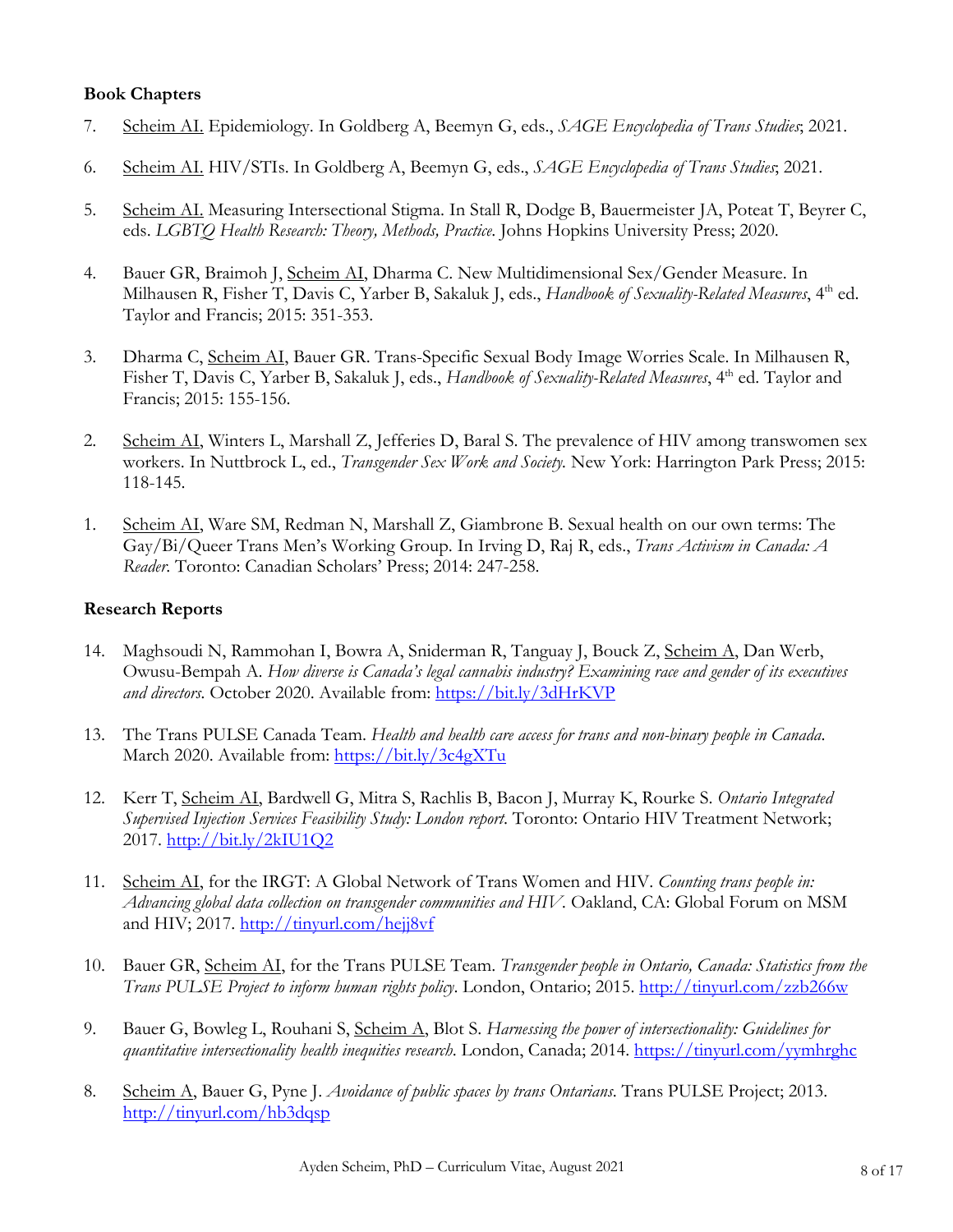- 7. Scheim A, Bauer G. *Cervical and breast cancer screening among trans people in Ontario: A report prepared for the Canadian Cancer Society*. Trans PULSE Project; 2013. http://tinyurl.com/zu8yhpo
- 6. Scheim A, Cherian M, Bauer G, Zong X. *Joint effort: Prison experiences of Trans PULSE participants and recommendations for change*. Trans PULSE Project; 2013. http://tinyurl.com/hbmso7e
- 5. Marcellin RL, Scheim A, Bauer G, Redman N*. Experiences of racism and ethnicity-related discrimination among trans people in Ontario.* Trans PULSE Project; 2013. http://tinyurl.com/zchjp9n
- 4. Marcellin RL, Scheim A, Bauer G, Redman N. *Experiences of transphobia among trans Ontarians*. Trans PULSE Project; 2013. http://tinyurl.com/gmazvm4
- 3. Marshall Z, Ware S, Scheim A. *The development, challenges and successes of the Gay/Bi/Queer Trans Men's Working Group*. In K. Baker (Ed.), Global Case Study Project: Rights-Based Approaches to Health and Health Care for Transgender People. NY: Open Society Foundations; 2013. http://tinyurl.com/zegy45y
- 2. Scheim A, Robinson M, Anderson S. *Reproductive options for trans people*: Rainbow Health Ontario; 2012. http://tinyurl.com/oyvyj49
- 1. Sevelius J, Scheim A, Giambrone B. *What are transgender men's HIV prevention needs*? Center for AIDS Prevention Studies, University of California San Francisco; 2010. https://tinyurl.com/yxdr3p49

### **Popular Press**

1. Peirce J, Stoicescu C, Thumath M, Scheim A, Forrest J. How to heal the scars of Canada's war on drugs (Opinion). *Ottawa Citizen*, 1 September 2017. http://bit.ly/2gmx5EB

# RESEARCH FUNDING

\*Direct costs only. Note: Canadian grants do not include investigator salaries.

### **Active Grants**

Advancing intersectional discrimination measures for health disparities research (PI: Scheim AI). NIH/NIMHD R21 MD016177-01: \$275,000 USD, 2021-2023.

Gendered situated vulnerabilities and mental health among transgender men in India (PI: Scheim AI). NIH/NIMH R21 MH125263-01: \$275,000 USD, 2021-2023.

Gender-based differences in non-HIV STI testing among sexually active transgender and nonbinary persons: Bridging gaps in STI research (PI: Lacombe-Duncan A). NIH/NIAID R03AI159298-01: \$50,000 USD, 2021-2022. Role: Consultant.

Preventing Injecting and Overdose by Disrupting Injection Drug Use Transitions: The PRIMER II Study (PI: Werb D). Canadian Institutes of Health Research: \$761,175 CDN, 2021-2026. Role: Co-Investigator.

Canadian Research Initiative in Substance Misuse Implementation Science Program on Opioid Interventions and Services – Prairies (PI: Wild C). Canadian Institutes of Health Research: \$1,875,000 CDN, 2018-2022. Role: Co-Investigator.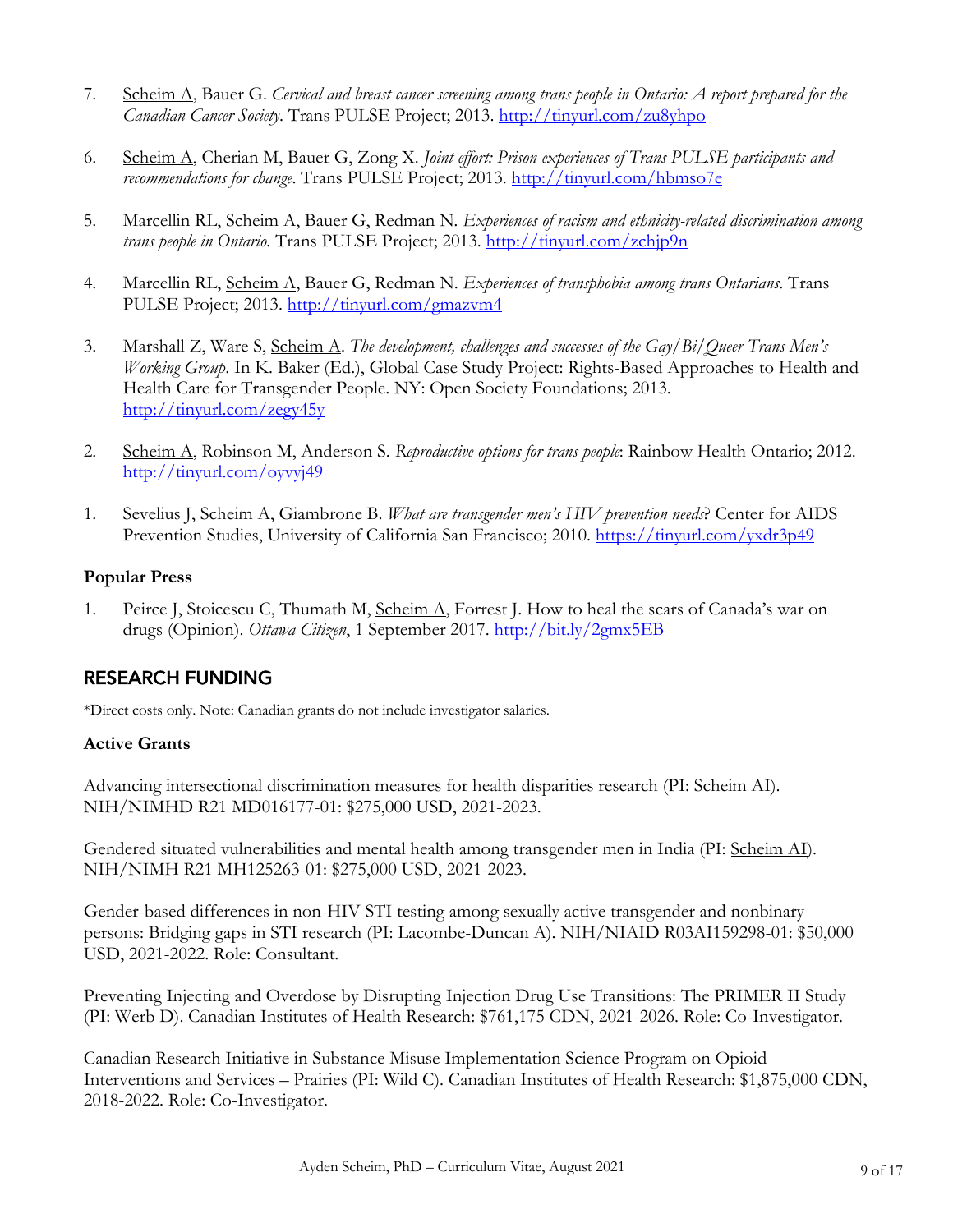CIHR HIV/AIDS Community-Based Research Collaborative (PI: Rourke S). Canadian Institutes of Health Research: \$1,500,000 CDN, 2017-2022. Role: Co-Investigator.

Rapidly assessing the impact of the COVID-19 pandemic and response on clinical and social outcomes, service utilization, and the unregulated drug supply experienced by people who use drugs in Toronto (PI: Werb D). Canadian Institutes of Health Research: \$206,760 CDN, 2020-2021. Role: Co-Investigator.

Comparing treatment outcomes opioid use disorder before and after the COVID-19 outbreak in Philadelphia: A natural experiment (PI: Roth A). Fordham University HIV and Drug Abuse Prevention Research Ethics Training Institute: \$30,000 USD, 2020-2021. Role: Co-Investigator.

A cross-sectional survey of PrEP awareness, barriers and facilitators for PrEP uptake, and the impact of dosing mechanisms on willingness to take PrEP among MSM indicated for PrEP use in Philadelphia (PI: Wells S). Merck: 2020-2021. Role: Co-Investigator.

## **Completed Grants**

Securing safe supply during COVID-19 and beyond: Scoping review and knowledge mobilization (PI: Herder M). Canadian Institutes of Health Research: \$49,952 CDN, 2020. Role: Co-Investigator.

The Ontario Integrated Supervised Injection Services Research Program: Examining uptake and impacts in different community settings and models of care (MPIs: Rourke S, Scheim AI, Leonard L, Baral S, Garber G). Canadian Institutes of Health Research: \$646,424 CDN, 2017-2020.

A community-based cohort study of HIV pre-exposure prophylaxis in Ontario (PI: Tan D). Canadian Institutes of Health Research: \$450,000 CDN, 2017-2020.

Developing a community-based study of transgender men's health and human rights in India (PI: Scheim AI). Canadian Institutes of Health Research Planning and Dissemination Grant: \$19,130 CDN, 2018-2019.

Adaptation of a theoretically based mobile app to increase PrEP uptake among MSM (PI: Sullivan P). NIH R01DA045612-02S1: 2018-2019.

Leveraging psychometric strategies and biovalidation to characterize optimal metrics of stigma for transgender women (PI: Baral S). NIH R01MH110358-02S1: 2018-2019.

Transgender women removing healthcare barriers to engagement in the HIV prevention and care cascades (PI: Logie C). Canadian Institutes of Health Research: \$40,000 CDN, 2018-2019.

HIV prevention for gay and bisexual men: A multisite study and development of new HIV prevention interventions (PI: Hart T). Canadian Institutes of Health Research: \$1,500,000 CDN, 2014-2019.

Health and social experiences of transgender men in India (PI: Scheim AI). UC San Diego Global Health Institute Faculty/Postdoc Research Grant: \$1,500 USD, 2017.

Ontario Integrated Supervised Injection Site Feasibility Study (MPIs: Kerr T, Scheim AI, Marshall Z, Rourke S). Canadian Institutes of Health Research Centre for REACH in HIV/AIDS: \$89,150 CDN, 2015- 2017.

Trans Priorities: Cross-country trans women and HIV research priority setting (PI: Marshall Z). Canadian Institutes of Health Research Centre for REACH in HIV/AIDS: \$69,821 CDN, 2015-2017.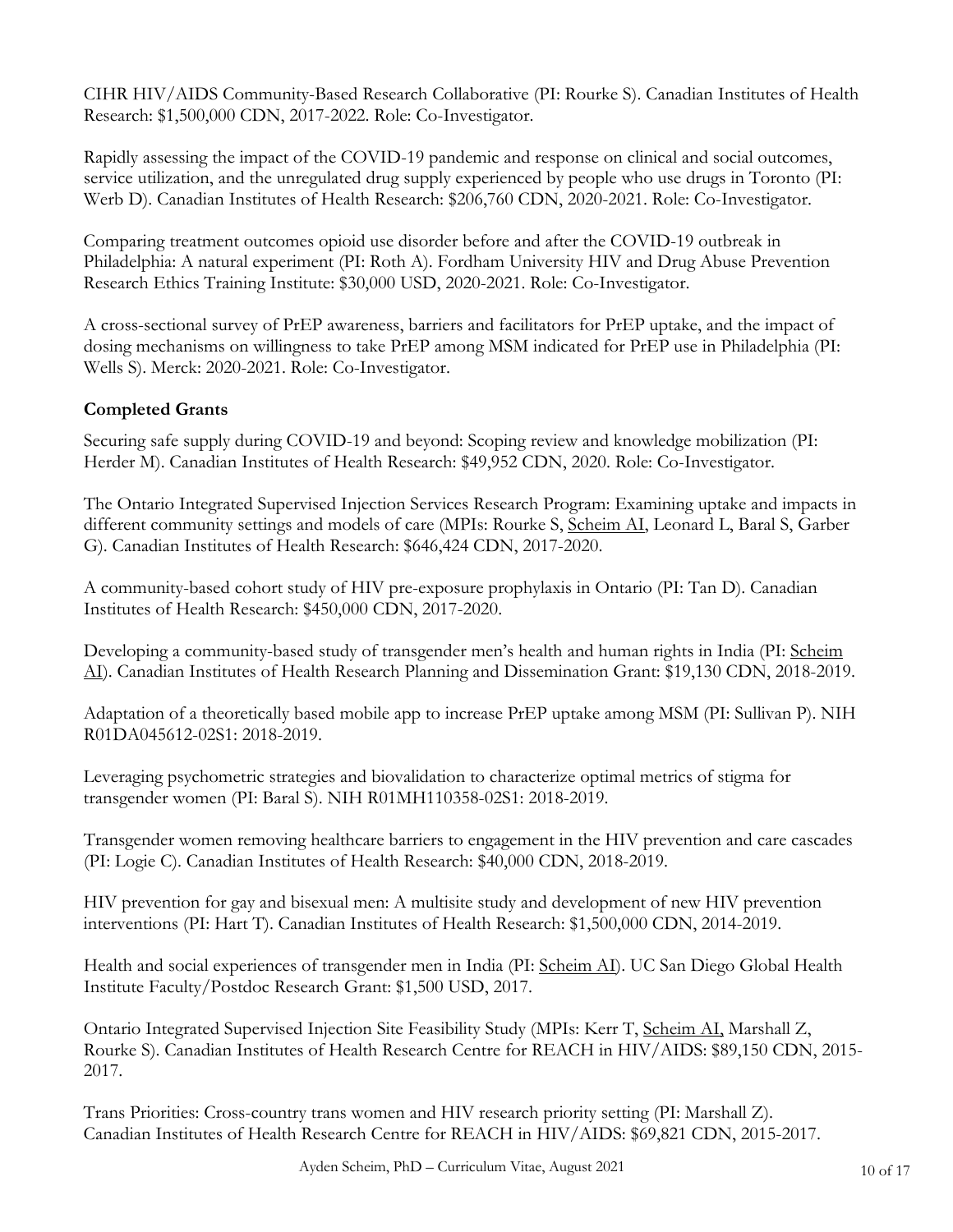Planning Trans PULSE Canada: A national survey of transgender health (MPIs: Bauer G, Scheim AI, Hammond R, Travers R). Canadian Institutes of Health Research Planning and Dissemination Grant: \$9,972 CDN, 2015-2016.

Improving quantitative research methods in gender, sex and population health: Theory, evidence and applications for multi-dimensionality and intersectionality (PI: Bauer G). Canadian Institutes of Health Research: \$296,749 CDN, 2013-2018.

Community-based research and research ethics: Creating community products to promote ethical research practices with people who use drugs (PI: Milson P). Canadian Institutes of Health Research Social Research Centre in HIV Prevention: \$24,000 CDN, 2013-2015.

Trans Men Who Have Sex with Men Sexual Health Study (MPIs: Adam B, Scheim AI, Marshall Z, Travers R, Ware S). Canadian Institutes of Health Research: \$99,552 CDN, 2012-2015.

# PRESENTATIONS

### **Presentations at Scientific Meetings**

Scheim AI, Bouck Z, Tookey P, Hopkins S, Sniderman R, Garber G, Baral S, Kerr T, Rourke S, Werb D. Supervised consumption service use and non-fatal overdose among people who inject drugs in Toronto, Canada [Poster]. *Society for Epidemiologic Research Annual Meeting.* December 16-18, 2020. Online.

Scheim AI, Kamara HT, Mansary K, Thumath M. Sierra Leone's first needle and syringe program: Lessons learned [Poster]. *International AIDS Conference: Virtual*. July 6-10, 2020.

Scheim AI, Perez-Brumer A, Bauer G. Legal gender recognition, psychological distress, and suicide risk among trans adults in the United States [Oral]. *U.S. Professional Association for Transgender Health Conference,*  Washington, D.C. September 6, 2019.

Scheim AI, Twahirwa Rwema JO, Liestman B, Nyombayire J, Ketende S, Mazzei A, Mbayiha A, Malamba S, Lyons CE, Olawore O, Mugwaneza P, Kagaba A, Sullivan P, Allen S, Karita E, Baral S. Characterizing the HIV treatment cascade among transgender women in Kigali, Rwanda [Poster]. *International AIDS Society Meeting,* Mexico City. July 22, 2019.

Scheim AI, Maghsoudi N, Churchill S, Ghaderi G, Marshall Z, Werb D. What matters and what has been measured? A systematic review of research on the impacts of implementing drug decriminalization or regulation [Oral]. *International Society for the Study of Drug Policy Conference*, Paris, France. May 22, 2019.

Scheim AI, Maghsoudi N, Churchhill C, Marshall Z, Werb D. Health and social impacts of implementing drug decriminalization or regulation: A systematic review [Poster]. *Harm Reduction International Conference,*  Porto, Portugal. April 29, 2019.

Scheim AI, Bauer GR. Gender-affirming genital surgery associated with reduced HIV sexual risk among transgender women: A respondent driven-sampling survey [Poster]. *International AIDS Conference*, Amsterdam, NL. July 24, 2018.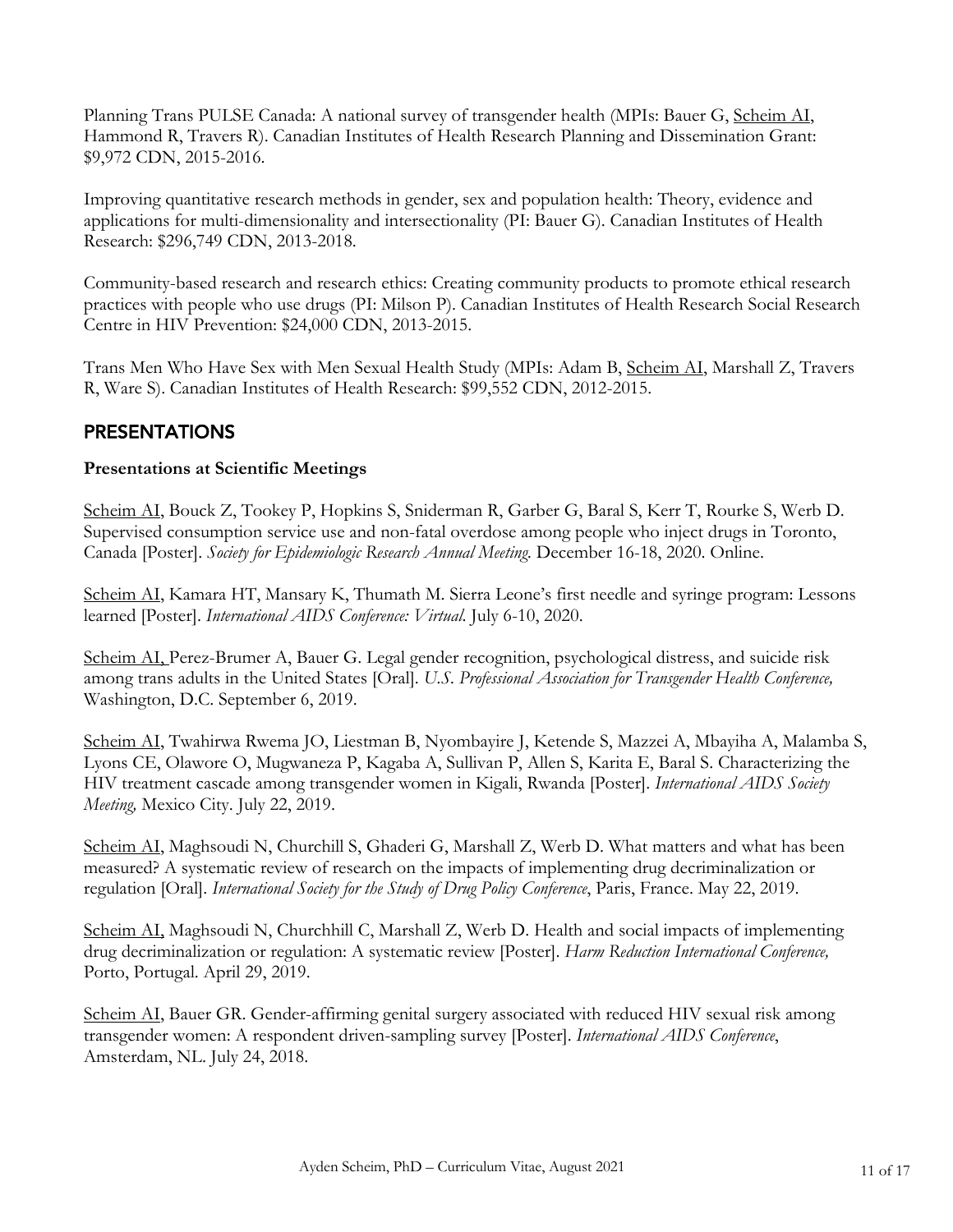Scheim AI, Knight R, Shulha H, Nosova E, Hayashi K, Milloy M-J, Kerr T, DeBeck K. Men who have sex with men and inject drugs in a Canadian setting [Poster]. *The College on Problems of Drug Dependence Annual Meeting*, San Diego, CA. June 10, 2018.

Scheim AI, Nosova E, Knight R, Hayashi K, Kerr T. HIV incidence among men who have sex with men and inject drugs in Vancouver, Canada [Oral]. *Canadian Association for HIV/AIDS Research Conference*. Vancouver, Canada. April 28, 2018.

Scheim AI, Bauer GR. The intersectional discrimination index: Validity and reliability of a new measure for population health research [Oral]. *Canadian Society for Epidemiology and Biostatistics Conference.* Banff, Canada. May 31, 2017.

Scheim AI, Bardwell G, Mitra S, Rachlis B, Kerr T. Public injecting in London, Canada: A role for supervised injection services? [Poster] *International Harm Reduction Conference*, Montreal, Canada. May 16, 2017.

Scheim AI, Bardwell G, Rachlis B, Mitra S, Kerr T. Syringe sharing among people who inject drugs in London, Ontario [Poster]. *Canadian Association for HIV/AIDS Research Conference*, Montreal, Canada. April 6- 9, 2017.

Scheim AI, Bauer GR, Shokoohi M. Impacts of social exclusion on problematic substance use among transgender people: A respondent-driven sampling survey in Canada's most populous province [Oral]. *Annual Meeting of the American Public Health Association.* Denver, USA. October 31, 2016.

Scheim AI, Adam B, Marshall Z, Murray J. Accounting for high vulnerability and low risk for HIV among transgender men: a sexual fields analysis [Poster]. *International AIDS Conference.* Durban, South Africa. July 20, 2016.

Scheim AI, Santos G-M, Arreola S, Makofane K, Do TD, Hebert P, Thomann M, Ayala G. Transgender men who have sex with men report lower access to basic HIV prevention services than their nontransgender counterparts [Oral]. *Action + Access: The Rights and Demands of Gay and Bisexual Men in the Global Response to HIV.* Durban, South Africa. July 16, 2016.

Scheim AI, Bauer GR, Hammond R, Shokoohi M. Substance use among transgender people in Canada's most populous province: A respondent-driven sampling survey [Oral]. *World Professional Association for Transgender Health Symposium*, Amsterdam, Netherlands. June 20, 2016.

Scheim AI, Bauer GR, Travers R. HIV/STI sexual risk among transgender men who are gay, bisexual, or have sex with men: Trans PULSE Project [Oral]. *Canadian Association for HIV/AIDS Research Conference*, Winnipeg, Canada. May 13, 2016.

Scheim AI, Souleymanov R, Kuzmanovic D, Marshall Z, Worthington C, Mikiki, Millson P. Ethics in community-based research with people who use drugs [Poster]. *International Harm Reduction Conference*, Kuala Lumpur, Malaysia. October 21, 2015.

Scheim AI, Adam BD, Marshall Z. Gay, bi, and queer trans men navigating sexual fields [Oral]. *Annual Meeting of the American Sociological Association*, Chicago, USA. August 25, 2015.

Scheim AI, Bauer GR, Travers R, Redman N. Factors associated with HIV risk in Ontario's broad transfeminine population [Poster]. *Canadian Association for HIV/AIDS Research Conference*, Toronto, Canada. May 1-4, 2015.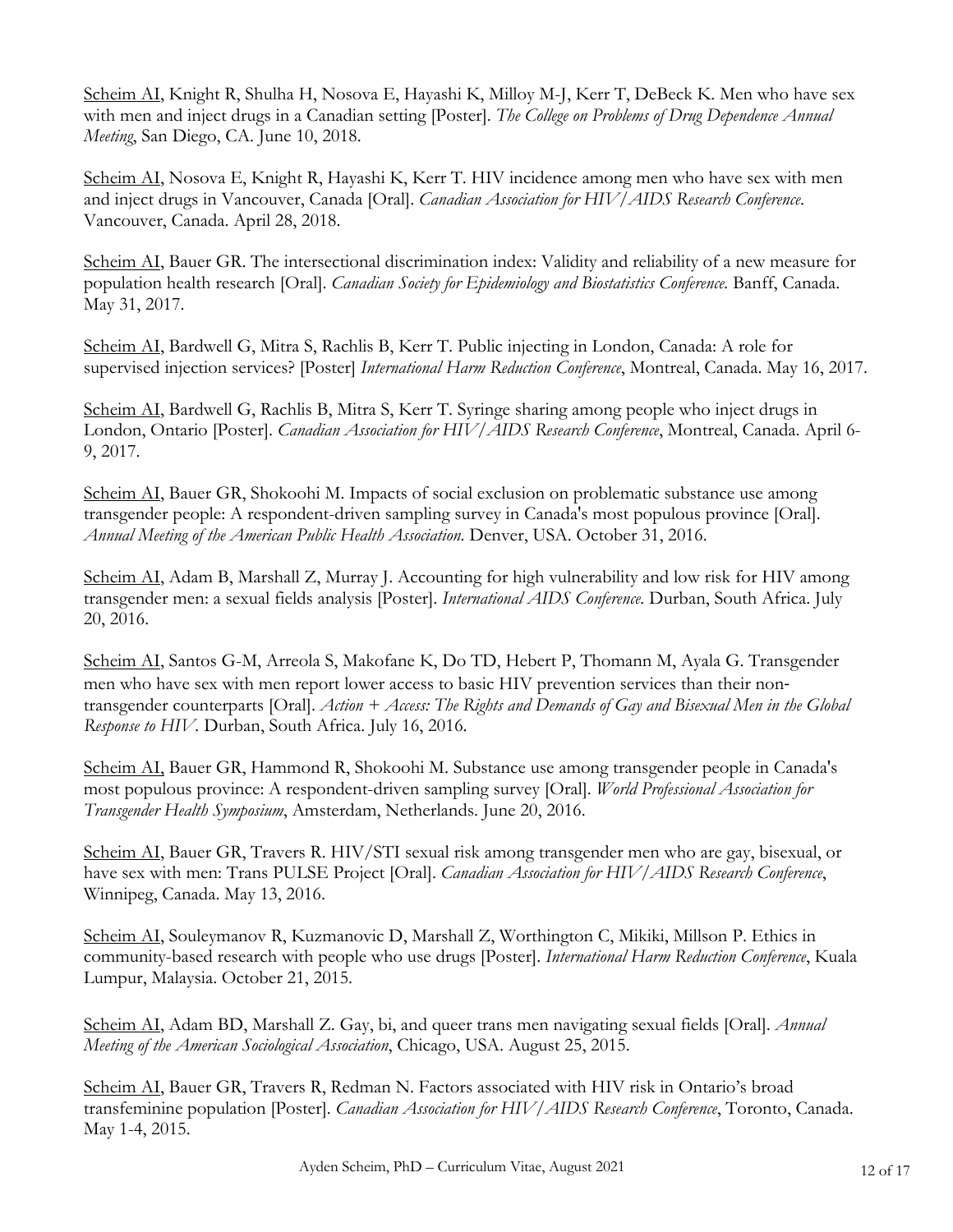Scheim AI, Souleymanov R, Kuzmanovic D, Marshall Z, Worthington C, Mikiki, Millson P. Ethics in community-based research with people who use drugs: A scoping review and community resource [Poster]. *Canadian Association for HIV/AIDS Research Conference*, Toronto, Canada. May 1-4, 2015.

Scheim AI, Bauer GR, Zong X, Hammond R. Discomfort discussing trans issues with family physicians: Correlates and implications for clinical practice [Poster]. *European Professional Association for Transgender Health*, Ghent, Belgium. March 12-14, 2015.

Scheim AI, Adam BD, Nault C, Marshall Z. "I didn't get the feeling that they knew what they were doing": HIV/STI testing experiences of trans men who have sex with men in Ontario [Poster]. *Canadian Association for HIV/AIDS Research Conference*, St. John's, Canada. May 1, 2014.

Scheim AI, Bauer GR. Practice and policy implications of sex and gender diversity within trans communities [Oral]. *World Professional Association for Transgender Health Symposium*, Bangkok, Thailand. February 17, 2014.

Scheim AI, Jackson R, James E, Dopler TS, Pyne J, Bauer GR. Well-being of Aboriginal gender-diverse people in Ontario, Canada [Oral]*. World Professional Association for Transgender Health Symposium*, Bangkok, Thailand. February 17, 2014.

Scheim AI, Adam BD, Marshall Z, Travers R, Ware SM. Safer sex decision-making and negotiation among trans men who have sex with men: Results from a qualitative study in Ontario, Canada [Oral]. *World Professional Association for Transgender Health Symposium*, Bangkok, Thailand. February 16, 2014.

Scheim AI, Cherian M, Bauer GR, Zong X. Characteristics and experiences of trans people in Ontario, Canada who have been in prison [Oral]. *World Professional Association for Transgender Health Symposium*, Bangkok, Thailand. February 14, 2014.

Scheim AI. A third checkbox is not enough: Implications of sex and gender diversity among trans Ontarians [Oral]. *London Health Research Day*, London, Canada. March 19, 2013.

Scheim A. Promoting and providing Pap tests for trans men [Oral]. *National Transgender Health Summit*, University of California San Francisco, USA. April 9, 2011.

### **Invited Conference or Academic Presentations**

Health disparities and health equity for transgender populations. *Drexel – Tower Health LGBTQ+ Health Symposium.* June 30, 2021.

Keynote: Epidemiology of HIV among transgender populations globally. *International Workshop on HIV and Transgender People.* Mexico City. July 20, 2019.

How transgender people experience Canada's health care system. Canadian Health Coalition Research Roundtable, *Talking Across Silos in Canada's Health Movements.* Ottawa, Canada. December 1, 2018.

Approaches to measuring intersectional stigma. Johns Hopkins University and Population Council Satellite Session on Intersectional Stigma, *International AIDS Conference.* Amsterdam, Netherlands. July 25, 2018.

Barriers to care and strategies to overcome for trans men. TRANS action: Building Bridges to Safety, Pre-Conference to the *International AIDS Conference.* Amsterdam, Netherlands. July 21, 2018.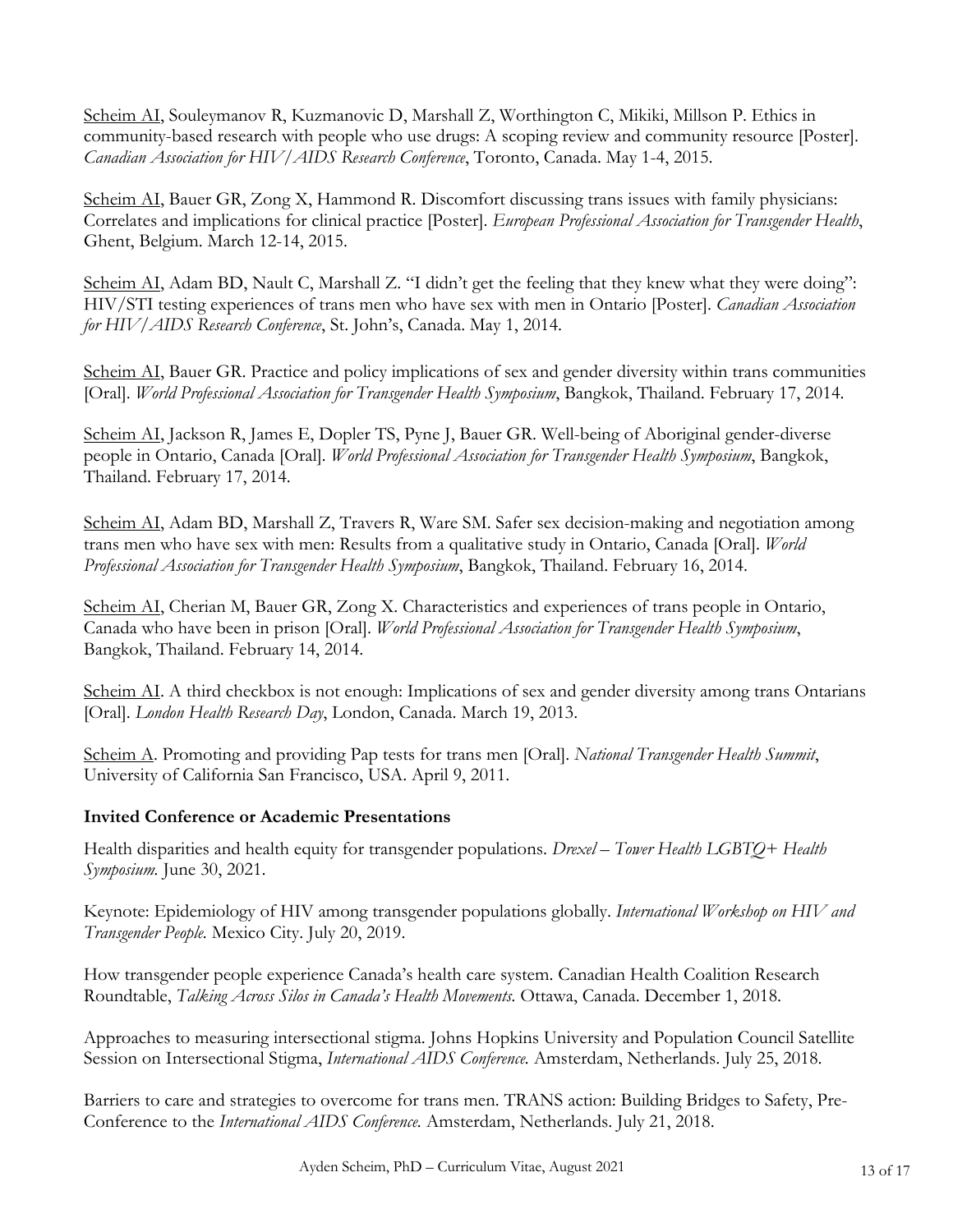Keynote: Transgender health and HIV. *Israeli LGBT Centre* and *Israel AIDS Task Force.* Tel Aviv, Israel. May 10, 2018.

HIV vulnerabilities among transgender women in sex work. *Johns Hopkins University Center for Public Health and Human Rights Symposium*. April 13, 2018.

Keynote: Transgender health and HIV: The view from Canada. *Australasian HIV & AIDS Conference*. Canberra, Australia. November 6, 2017.

Keynote: From washrooms to classrooms and beyond: Transgender rights and social inclusion. *University of Waterloo*. Waterloo, Canada. October 20, 2016.

Trans health and workplace inclusion. *Bluewater Health* [hospital]. Sarnia, Canada. September-December, 2016.

Understanding health care and transition for Ontario's transgender population. *London Health Sciences Centre Endocrinology Grand Rounds.* April 6, 2016.

Improving LGTB health data: assessing survey measures of sex, gender and sexual orientation. *Rainbow Health Ontario Conference.* London, Canada. March 10, 2016.

Plenary presentation: Trans men and stigma: A research snapshot. *British Columbia Gay Men's Health Summit.*  Vancouver, Canada. November 6, 2015.

Plenary presentation: Access to health care for transgender men. *8th International AIDS Society Conference on HIV Pathogenesis, Treatment, & Prevention.* Vancouver, Canada. July 20, 2015.

Plenary presentation: Improving access to HIV/STI testing for trans communities: Learning from the experiences of trans MSM in Ontario. *Ontario AIDS Bureau HIV Testing Conference.* Toronto, Canada. March 25, 2015.

Community-led participatory research with trans communities: Case studies from Ontario, Canada. *Global Forum on MSM and HIV Pre-Conference to the International AIDS Conference.* Melbourne, Australia. July 20, 2014.

Is it time for HIV home testing? Presentation at the *Ontario HIV Treatment Network Research Conference*, Toronto, Canada. November 12, 2012.

The flipside of democratization in global Taiwan: Global civil society, the Taiwanese state, and challenges to gay rights and sexual freedom. Invited oral presentation: *Ministry of Foreign Affairs, Republic of China (Taiwan)*, Taipei, Taiwan. December 9, 2010.

Check It Out: Women who have sex with women, trans men, and Pap tests. *Guelph Sexuality Conference*, University of Guelph. June 23, 2010.

Getting Primed: Informing HIV prevention with gay, bi, queer trans men. *Europride Pride House*, Stockholm, Sweden. July 30, 2008.

Sexual health and trans communities. *Toronto Public Health Sexual Health Unit*. September 18, 2007.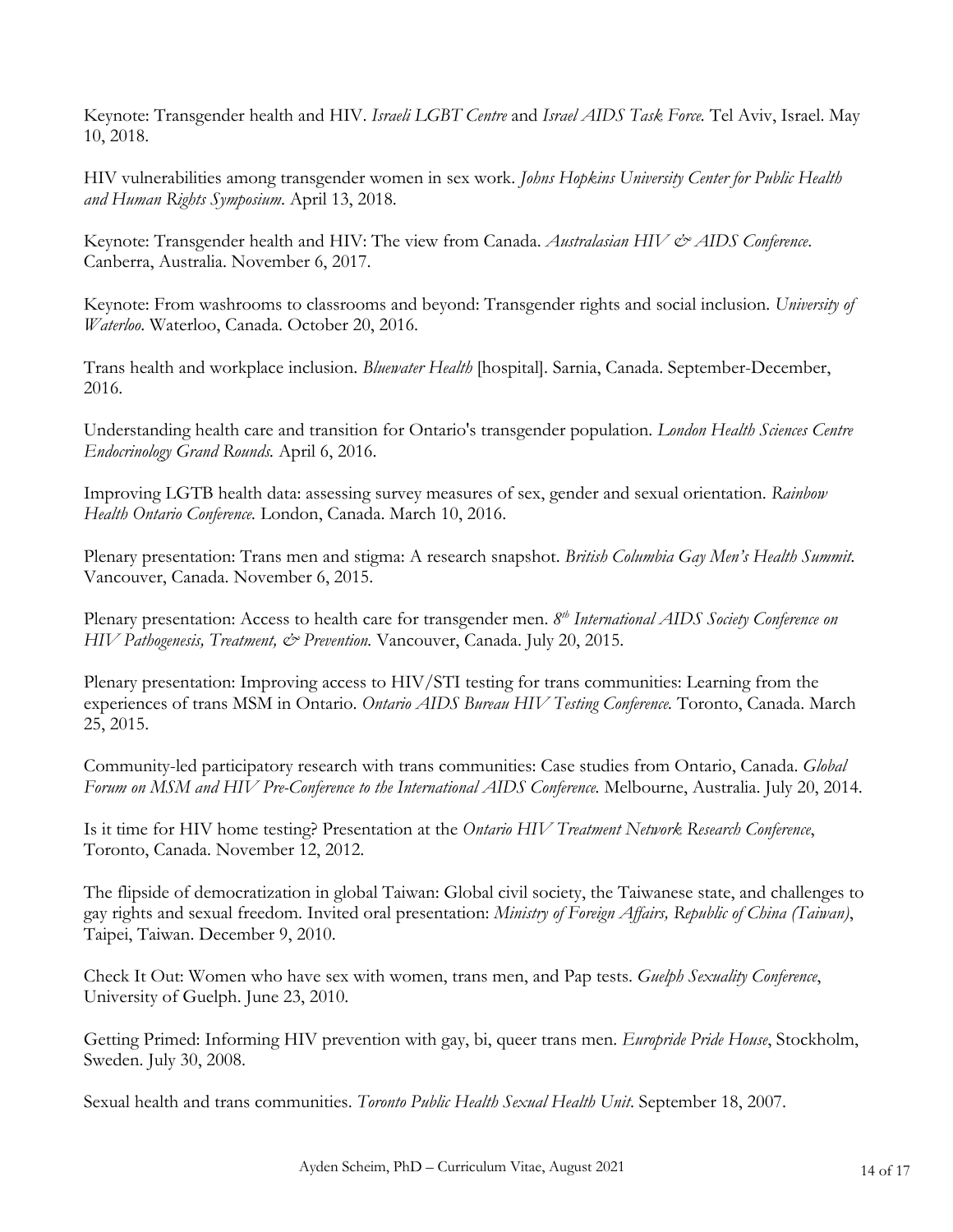Trans generation: Developments in transgender youth activism, services, and culture. Invited faculty, *National Gay and Lesbian Taskforce Creating Change Conference*, Kansas City, MS. November 8, 2006.

# **TEACHING**

### **Instructor**

| Fall 2021        | Epidemiology EPI750: Integrative Learning Experience in Epidemiology, Drexel University                                                                                                                        |
|------------------|----------------------------------------------------------------------------------------------------------------------------------------------------------------------------------------------------------------|
| Winter 2021      | Epidemiology EPI550: Applied Survey Research in Epidemiology, Drexel University                                                                                                                                |
| <b>Fall 2018</b> | Health, Aging, and Society 3R03: Health Inequalities (undergraduate), McMaster University                                                                                                                      |
|                  | <b>Teaching Assistant</b> (Western University)                                                                                                                                                                 |
| 2015-2016        | Epidemiology 9551A/3200A: Foundations of Epidemiology (graduate/undergraduate)<br>Epidemiology 9547B: Survey Research Methods (graduate)<br>Epidemiology 3315B: Epidemiology of Major Diseases (undergraduate) |
| 2014-2015        | Epidemiology 9547B: Survey Research Methods (graduate)<br>Epidemiology 3315B: Epidemiology of Major Diseases (undergraduate)                                                                                   |
| 2013-2014        | Epidemiology 9001A: Principles of Epidemiology (MPH)<br>Biostatistics 9002A: Statistical Methods in Health (MPH)                                                                                               |

## **Guest Lectures**

- 2019 *Transgender Health.* LGBT Health, Johns Hopkins University.
- 2019 *Sex and Gender.* Social Epidemiology, Drexel University.
- 2017 *Discrimination & Transgender Health Disparities*. HIV and Substance Use Seminar, UC San Diego.
- 2017 *Transgender Mental Health*. Transgender Studies, Smith College School of Social Work.
- 2016, 2018, 2019 *Drug Use and Policy.* Public Health, Western University.
- 2016 *Transgender Health*. Endocrinology, Medicine Year 2, Western University.
- 2015-2017 *Epidemiology of HIV*. Epidemiology of Major Diseases, Western University.
- 2015, 2016 *Sex and Gender in Survey Research*. Survey Research Methods, Western University.
- 2015 *Gender and Health*. Social Determinants of Health, University of Waterloo.

# MENTORSHIP

### **Supervisory Committee Memberships**

| $2020 -$ | Sara Todorovic, MSc Candidate, Epidemiology and Biostatistics, Western University<br>Thesis: Impact of delays to gender-affirming medical care during COVID-19 on anxiety and<br>depression among trans and non-binary people |
|----------|-------------------------------------------------------------------------------------------------------------------------------------------------------------------------------------------------------------------------------|
| $2020 -$ | Tanner Nassau, PhD Candidate, Epidemiology, Drexel University<br>Thesis: Supervised injection sites and infectious disease risk among people who inject drugs                                                                 |
| $2020 -$ | Gioi Tran Minh, PhD Candidate, Social Dimensions of Health, University of Victoria<br>Thesis: Substance use among transgender people in Canada                                                                                |
| $2019 -$ | Leo Rutherford, PhD Candidate, Social Dimensions of Health, University of Victoria<br>Thesis: A Community-based survey of trans men's sexual health and wellness after<br>metoidioplasty or phalloplasty                      |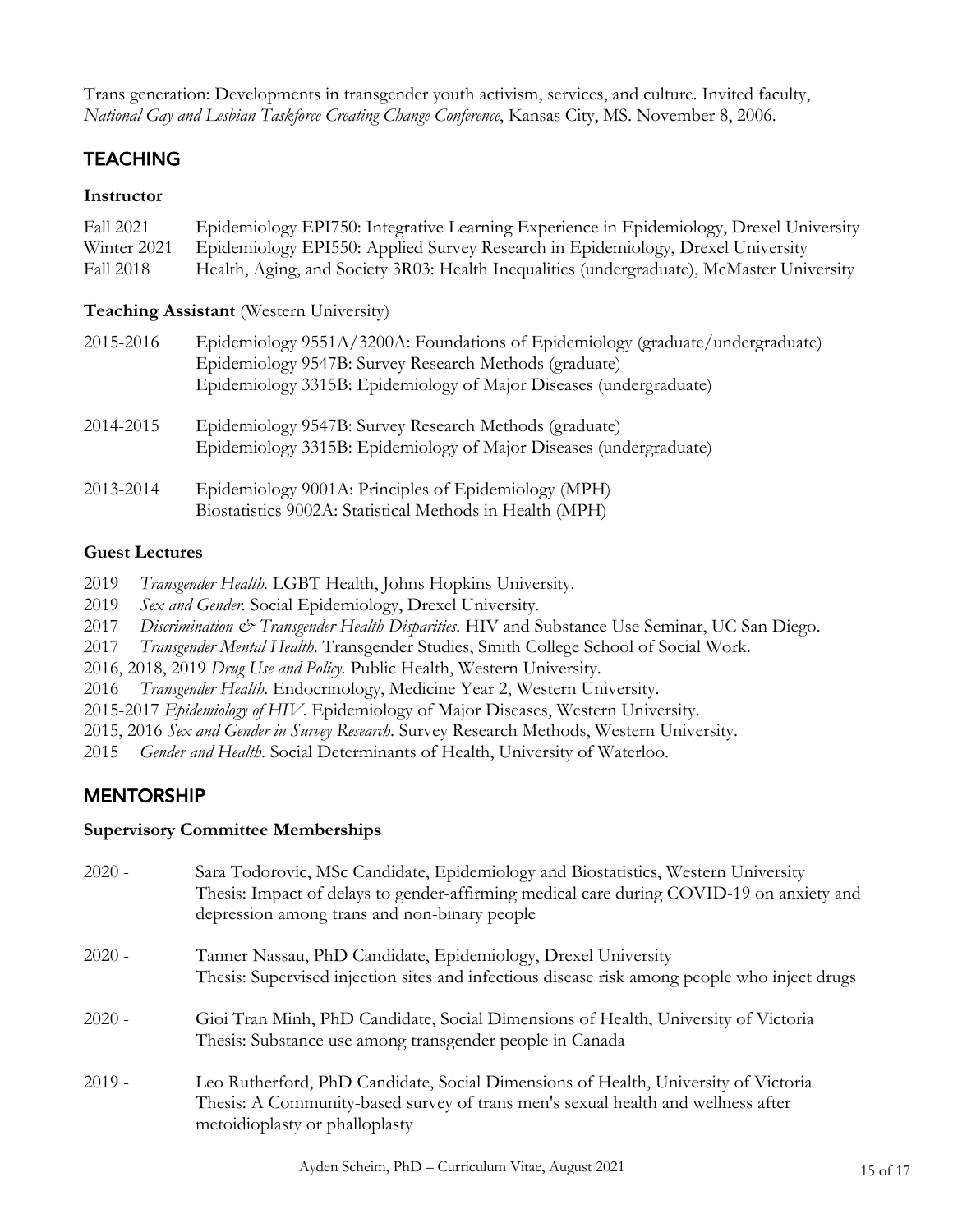2017-2019 Emily Nunez, MSc Candidate, Epidemiology and Biostatistics, Western University Thesis: Impacts of identity versus targetability on the relationship between discrimination and health

### **SERVICE**

#### **Clinical and Research Guideline Development**

| 2020       | Invited participant, HIV-Related Intersectional Stigma Research Advances and<br>Opportunities Workshop. NIH Office of AIDS Research and NIMH.                                                                                                  |
|------------|------------------------------------------------------------------------------------------------------------------------------------------------------------------------------------------------------------------------------------------------|
| 2019       | Expert participant [nominated by the Government of Canada], 2 <sup>nd</sup> Expert Working Group<br>on improving drug statistics and strengthening the Annual Report Questionnaire (ARQ).<br>United Nations Office on Drugs and Crime. Vienna. |
| $2018 -$   | Leadership Group, Supervised Consumption Services, Canadian Research Initiative in Substance<br>Misuse.                                                                                                                                        |
| $2018 -$   | Revision Committee, World Professional Association for Transgender Health Standards of Care<br>Version 8 (Chapter 8: Sexual Health Across the Lifespan).                                                                                       |
| 2018       | Invited participant, Methods and Measurement in Sexual and Gender Minority (SGM)<br>Health Research workshop, National Institutes of Health.                                                                                                   |
| 2018, 2016 | Invited meeting participant, Exploring International Priorities and Best Practices for the<br>Collection of Data About Gender Minorities, The Williams Institute. (Buenos Aires, Argentina<br>and Amsterdam, Netherlands)                      |
| 2014       | Writing Group member, Implementation Tool on Men who have Sex with Men and<br>Transgender People in Low- and Middle-Income Countries, United Nations Population Fund.                                                                          |

#### **Journal Review Activities**

| $2020 -$      | Guest editorial committee, The Lancet: Transgender Health Series             |
|---------------|------------------------------------------------------------------------------|
| $2020 - 2021$ | Guest Editor, PLOS ONE: Health and Health Care in Gender Diverse Communities |
| $2018 -$      | Associate Editor, BMC Infectious Diseases                                    |
| $2019 -$      | Editorial Board Member, International Journal of Transgender Health          |
| $2017 -$      | Editorial Board Member, Psychology & Sexuality                               |

*Ad Hoc Review*: Addictive Behaviors, AIDS & Behavior, American Journal of Epidemiology, American Journal of Public Health, BMC Infectious Diseases, BMC International Health and Human Rights, Canadian Journal of Public Health, Canadian Medical Association Journal, Culture, Health, and Sexuality, Harm Reduction Journal, HIV Medicine, International Journal of Drug Policy, International Journal of STDs and AIDS, Journal of Acquired Immune Deficiency Syndromes, Journal of Homosexuality, Journal of the International AIDS Society, Journal of Sex Research, LGBT Health, PLOS ONE, Sexually Transmitted Infections, Social Psychology and Psychiatric Epidemiology, Social Science & Medicine, The Lancet HIV, Transgender Health